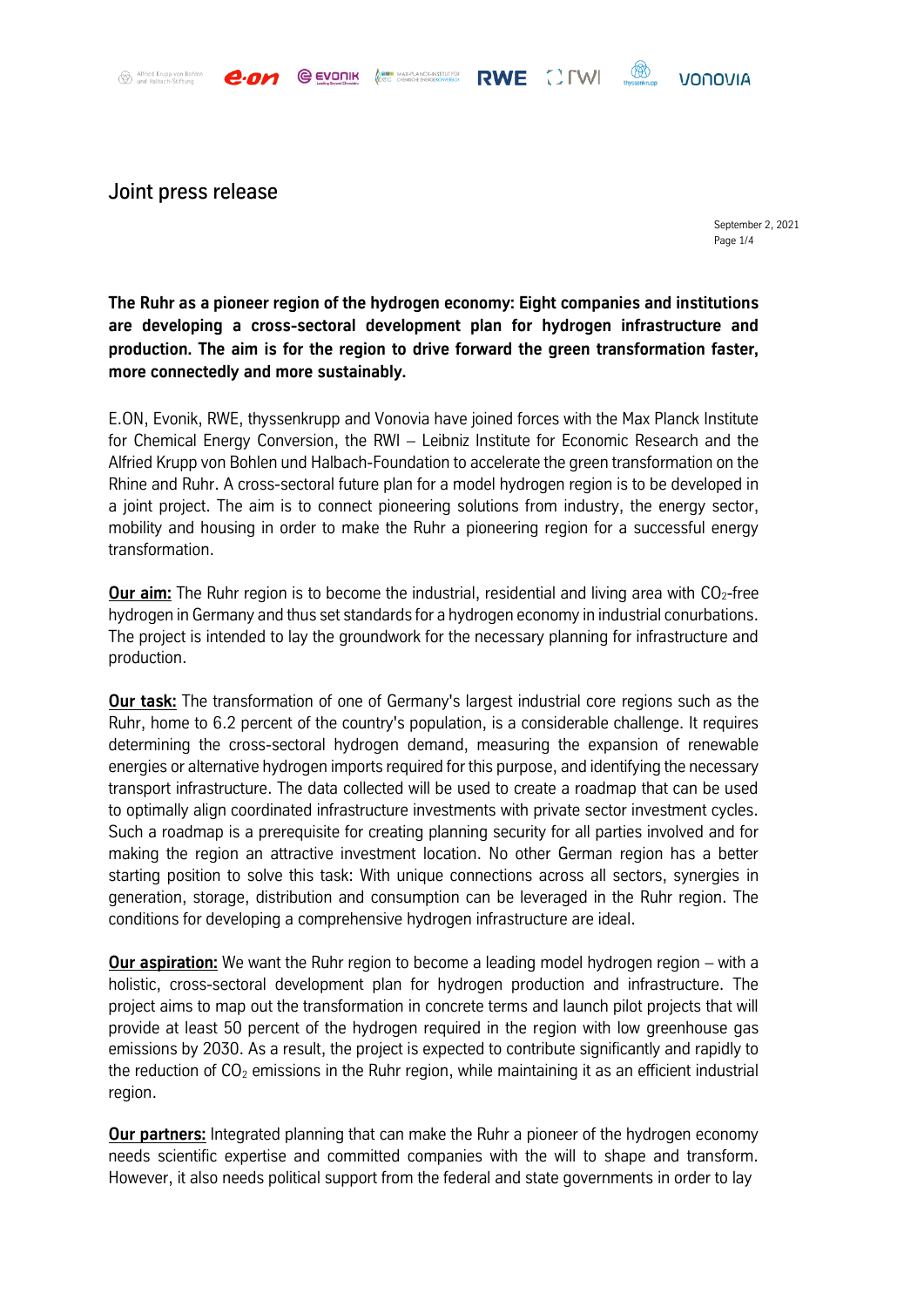Alfried Krupp von Bohlen<br>und Halbach-Stiftung

September 2, 2021 Page 2/4

**VONOVIA** 

**COD** 

the foundations for an accelerated green transformation of the Ruhr region as a unique ecosystem/network.

**EVONIK** 

ARREST MAX-PLANCK-INSTITUTEDR<br>CCC CHEMISCHE DERGEGNWEISCH RWE [] [W]

**Prof. Dr. Dr. h. c. Ursula Gather, Chairwoman of the Board of Trustees of the Alfried Krupp von Bohlen und Halbach-Foundation:** "The green transformation can only succeed at scale through innovation across value chains. This is because the scale of the challenges is too great to solve alone. New innovation ecosystems are needed to help achieve a breakthrough in the energy transformation and climate neutrality. However, such an ecosystem can only be successful if players from different areas of society, such as industry and research, work together in a well-moderated manner. In this respect, the Ruhr region is best placed for shaping the green transformation successfully and to drive forward the energy transformation for Germany."

**Leo Birnbaum, Chairman of the Board of Management of E.ON S.E.:** "By 2030, we as a company aim to reduce our  $CO<sub>2</sub>$  emissions by 65 percent. We have 9 years or just over 100 months to fundamentally change our energy system and build up locally generated and green energy. For E.ON, this means building up the electricity and hydrogen infrastructure at record speed and developing efficient systems to combine the electricity, hydrogen and heat sectors intelligently. The future of our economy, our prosperity and the preservation of the environment will depend on its success."

**Christian Kullmann, Chairman of the Executive Board of Evonik Industries AG:** "Green hydrogen will continue to be in short supply for years to come. We must therefore set priorities and use it where we can achieve the greatest climate protection effect. So far, everyone is just optimizing their own area of activity. With cross-sectoral cooperation, we will create synergies and reduce the overall demand for green electricity and green energy sources. An efficient allocation of resources can only be achieved by working together."

**Prof. Dr. Robert Schlögl, founding Director at the Max Planck Institute for Chemical Energy Conversion:** "A key challenge for climate neutrality in industry is the rapid conversion of established fossil value chains to new resources and energy sources such as hydrogen and renewables. However, this progress is fundamentally determined by the limited access to these resources. Overarching coordination will greatly accelerate the overall transformation to green products, make it more plannable for everyone, and most importantly, efficient."

**Markus Krebber, CEO of RWE AG:** "There is no alternative to green power and hydrogen for the decarbonization of many industries. We in the Ruhr region are best placed to become pioneers: Strong companies, well trained and motivated employees and now also a strong partnership. RWE is contributing its entire expertise in this area. If we work together to keep the pace up, we can make the region a winner."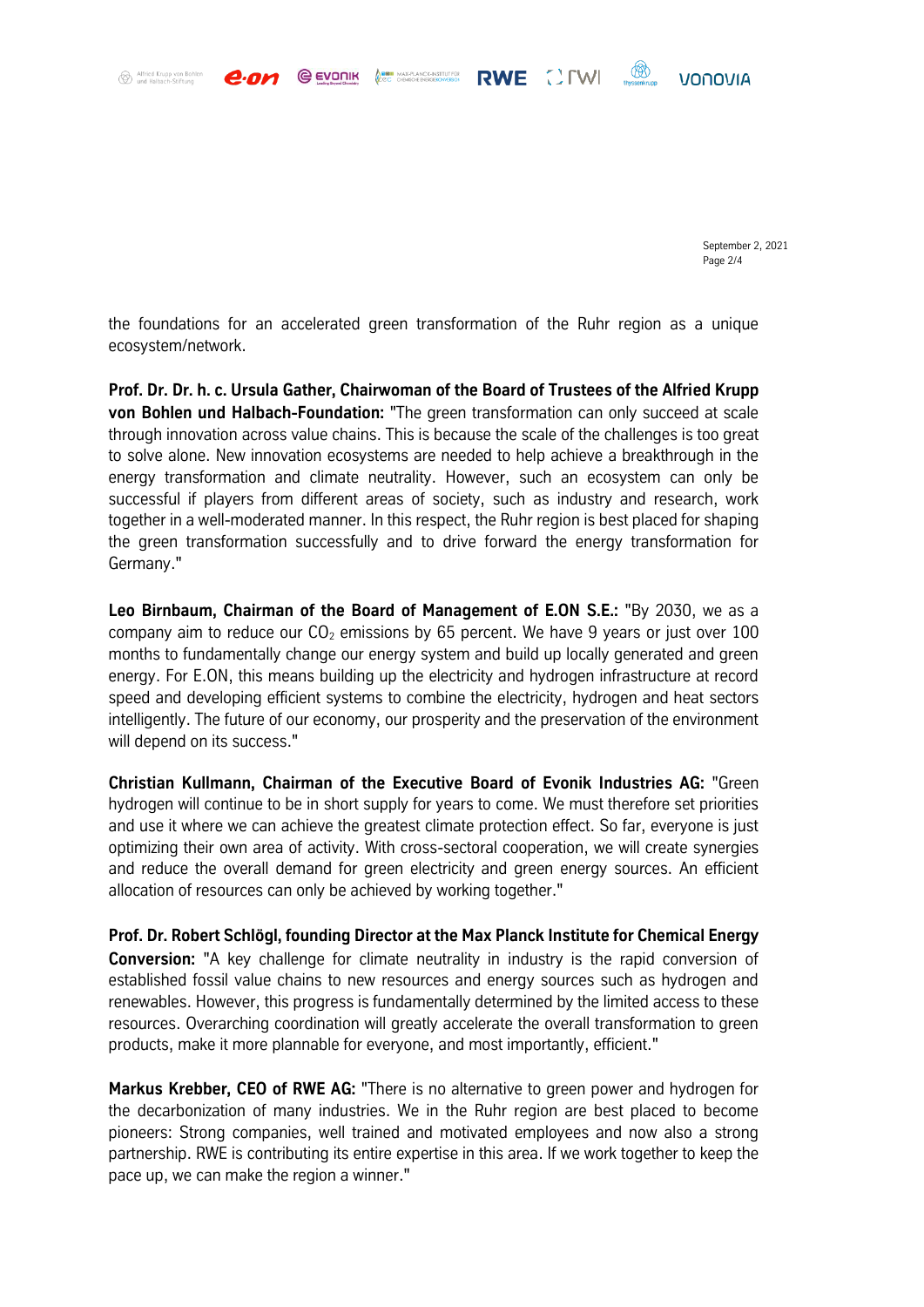**ARRIE MAX-PLANCK-INSTITUT FÜR**<br>CCC CHEMISCHE ENERGIEKONVERSION **EVONIK** 

RWE CIWI

VONOVIA

**OB** 

September 2, 2021 Page 3/4

**Prof. Dr. Dr. h. c. Christoph M. Schmidt, President of RWI – Leibniz Institute for Economic Research:** "The Ruhr region is particularly suitable as a model region because all the sectors relevant to the green transformation are present here, close together and in many cases operate with one another. For a successful transformation, it is not enough for each individual to optimize their processes. Rather, the transformation must be thought out systemically and designed in a coordinated manner. Scientific expertise can contribute to this."

**Martina Merz, CEO of thyssenkrupp AG:** "The Ruhr region occupies a prominent position in the green transformation. The unique linking of different sectors and industries makes it possible to think and shape all facets of the energy transformation along the entire hydrogen value chain. It is important to understand  $CO<sub>2</sub>$ -free produced hydrogen as a commodity and to think the transformation through from the end. That is the only way we will be able to develop a suitable infrastructure quickly enough."

**Rolf Buch, CEO of Vonovia SE:** "The next German government will have the topics of climate protection, hydrogen and renewable energy high on its list of priorities, because the energy transformation can only be successfully shaped with a mix of different energy systems and technologies. Hydrogen will play an important role in this. A major challenge for all those involved lies in the economic and socially compatible integration of hydrogen," explained Rolf Buch, CEO of Vonovia SE. In this context Buch, who is currently also the moderator of the Initiativkreis Ruhr (Ruhr Initiative Group), underlined the innovative strength of the Ruhr region as a business location. "With the hydrogen initiative, we are making an offer to society and government for an accelerated introduction and use of hydrogen. This strong and proud region could become a pioneer in the decarbonization of industry and thus make a decisive contribution to climate protection. The fact that different sectors and industries are linked together is unique and makes a holistic energy transformation possible. The Ruhr could provide an impetus for the whole country."

## **Press contacts**

Alfried Krupp von Bohlen<br>und Halbach-Stiftung

Alfried Krupp von Bohlen und Halbach Foundation Barbara Wolf T: +49 201 188 48 09 [wolf@krupp-stiftung.de](mailto:wolf@krupp-stiftung.de)

E.ON SE Dr. Christian Drepper T: +49 151 16310889 [christian.drepper@eon.com](mailto:christian.drepper@eon.com)

Evonik Industries AG Matthias Ruch T: +49 271 1773348 [matthias.ruch@evonik.com](mailto:matthias.ruch@evonik.com)